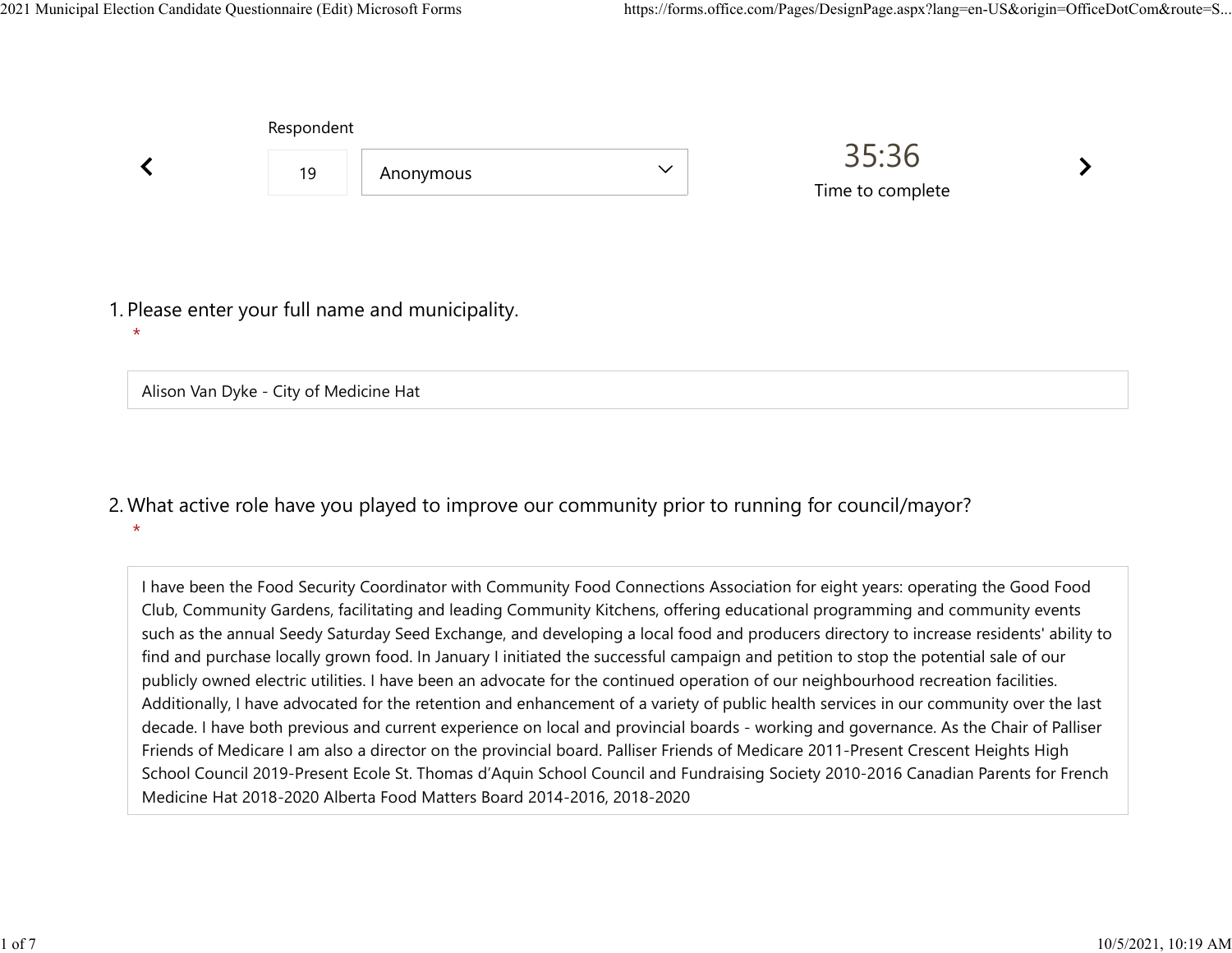What initiatives would you propose to improve tourism, investment attraction and development to our 3. municipality and region and support business recovery during/after the pandemic? \* 2021 Municipal Election Candidate Questionnaire (Edit) Microsoft Forms https://forms.office.com/Pages/DesignPage.aspx?lang=en-US&origin=OfficeDotCom&route=S...<br>2 Mhat initiatives would you propose to improve tourism invest

> Tourism Medicine Hat is already doing a fantastic job in the promotion of our beautiful community. And I was pleased to see the new "Move to Medicine Hat" initiative as it fills a gap that has existed for some time. We need to increase our population and tax base by creating a community of choice through strong social services and amenities to attract new and returning residents, including remote workers and public service jobs at other levels of government. The City's commitment to maintaining and enhancing public services and spaces will attract the increased population that we need to see economic growth in our community. I would also like to see the City be more effective, responsive, and willing to innovate to meet needs in the business community.

4. In Medicine Hat, businesses pay a higher proportion of property taxes compared to the residential sector.  Medicine Hat's tax gap of 2.35% is one of the highest in Alberta.  What is your position on the current approach to taxation and your thoughts on potential strategies to narrow this gap?  $\star$ 

Non-residential mill rates are typical and proportionate when compared to other municipalities across Alberta. The spread appears significant because of lower residential property taxes in Medicine Hat. Business owners benefit from our current residential taxation rates as they are usually also residential property owners.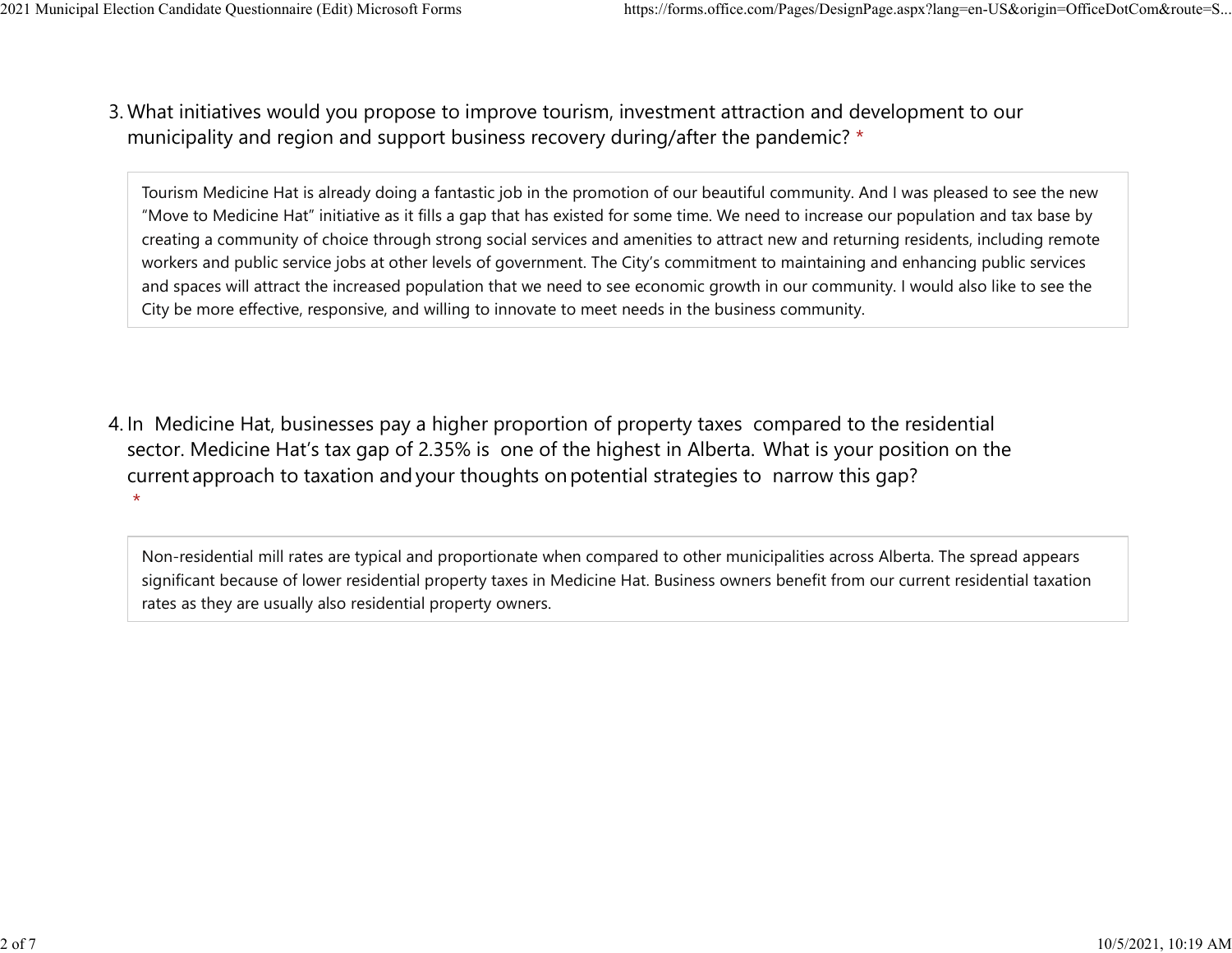$\star$ 

5. If elected, what specific steps would you take to encourage & promote entrepreneurship within the region?  $\star$ 2021 Municipal Election Candidate Questionnaire (Edit) Microsoft Forms https://forms.office.com/Pages/DesignPage.aspx?lang=en-US&origin=OfficeDotCom&route=S...<br>5. If elected what specific steps would you take to encourage

> I work in food security and come from an agricultural background, so I see the opportunity all around us. We live in an agricultural region and I would like the City to look beyond the petrochemical industry to agricultural processing and value-added production and export. We need to use an asset based lens to build on the natural partnerships and opportunities already existing in our region.

What is your stance on COVID-19 related laws that mandate requirements, including masks and vaccine 6. passports?

The overwhelming Covid case numbers in our city have put business owners, residents and our healthcare system in a terrible position. I have heard from many people that they are once again isolating to protect their health as they don't feel safe going out in public. Mandate requirements such as masking and vaccine passports reduce the risk to the public and help restore confidence in their ability to frequent local businesses. I support these measures.

What is your plan for publicly-funded services (examples would include Medicine Hat Public Library, power plant, 7. facilities) if elected?

 $\star$ 

Maintaining City assets and services is my top priority in our community. Without affordable and accessible services and amenities, we cannot attract or maintain businesses and employees in our region. In spite of owning our own profitable electric utilities, the City of Medicine Hat does not have a current strategic or master plan reflective of our obligations and market opportunities for this division. I propose that within 12 months of the new council term, City Council will strike a committee with city and industry experts to develop a Strategic Master Energy Plan with the intention of determining a vision for the future of our electric utilities, while reducing carbon emissions and investigating new technologies such as micro grids, distributed energy resources, vehicle to grid charging, and virtual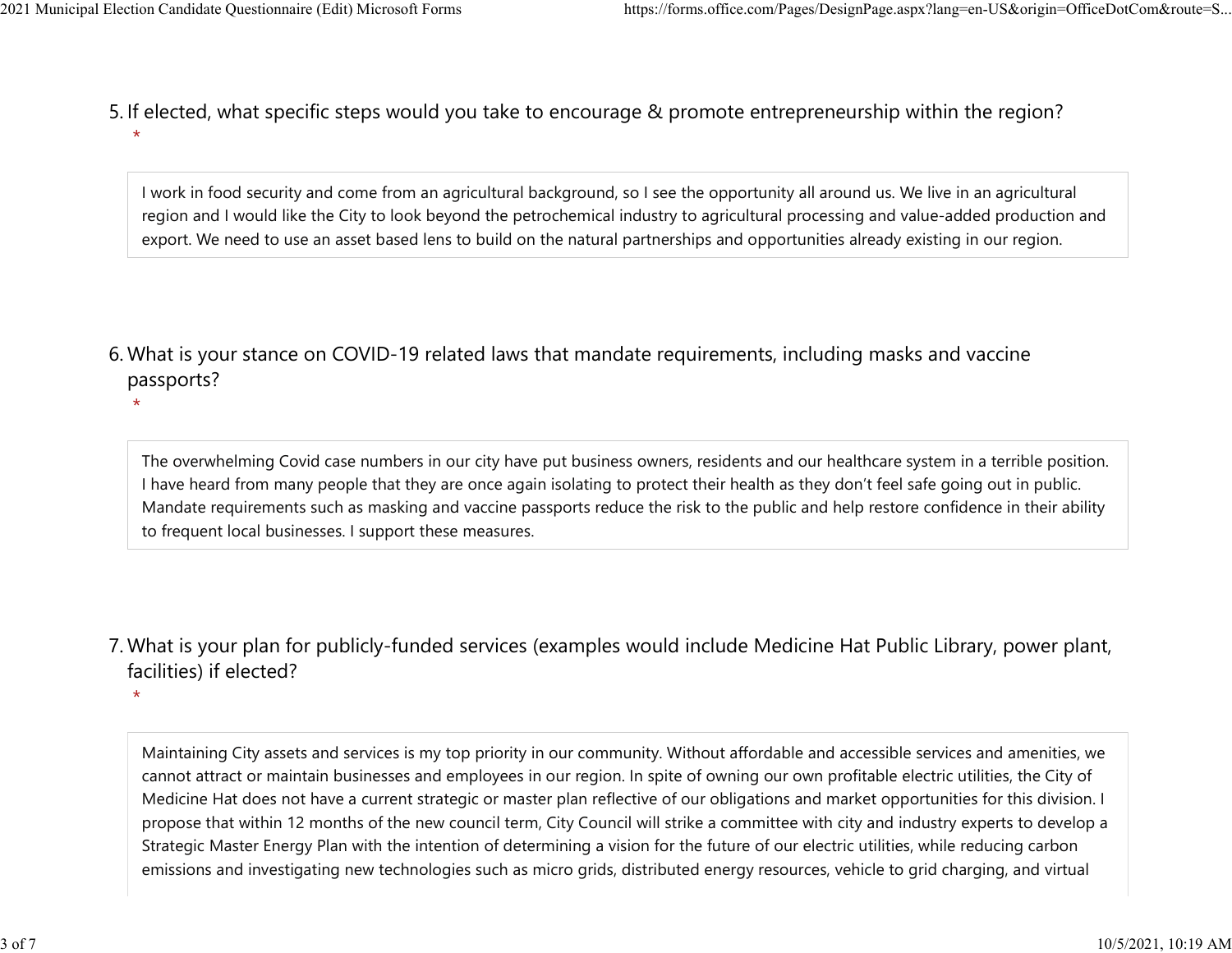power plants. This will be done with an eye to reducing or deferring capital investment in our power plant while still meeting the local demand required and capitalizing on lucrative sales to the grid. Let's look to diversify and capitalize on our electrical generation as we rise to meet an increased demand in the future while meeting environmental and sustainability goals. The proposed closures of Heights, Crestwood and the Moose Rec Centre (and the loss of Heald pool) will impact some of the most affordable areas of our city where transportation access and ability to pay higher pricing at an expensive facility such as the Leisure Centre is not possible for many people. These closures also have impacts on other systems in our communities such as schools, sports teams and nearby businesses. I would like to maximize our existing facilities before committing funds to costly and less accessible facilities. Medicine Hat Public Library is exceptional in meeting the needs of Medicine Hat residents. Public spaces of this type, and the services and resources they provide, must be prioritized by our community. We can expect to see increased levels of poverty, homelessness and economic disparity postpandemic. Libraries can play a vital role in addressing all of these by connecting people to government supports and services, providing training opportunities and much more. Public transit currently has poor utilization, resulting in reduced services - which leads to even less use. It is a Catch-22 that ends up leaving community members without reasonable and affordable transportation to work, school or leisure activities. I would like to see an expansion of the recreation facilities and services "Fair Entry" pass for city services to include transit. Alternatively, a program where up to four children under the age of 12 can ride for free while in the company of a fare-paying parent or guardian, would make using transit easier for community members and increase ridership. As more people use the bus, the routes can be extended into unserved and underserved areas and increased in frequency, which will lead to greater utilization in the future and help create a public transit riding culture in our community. By offering more and shorter routes, so that people can cheaply and quickly get to their destination, we also reduce the traffic on the roads, and the need for parking in higher density areas, which allows for increased multi-modal transportation routes. 2021 Municipal Election Candidate Questionnaire (Edit) Microsoft Forms https://forms.office.com/Pages/DesignPage.aspx?lang=en-US&origin=OfficeDotCom&route=S...<br>
power plants. This will be done with an eye to reducing or de

8. How important is it for our region to have a local Community College? What specific steps could the municipality do to work better with Medicine Hat College to provide ongoing opportunities for future learners?  $\star$ 

Strong post-secondary education opportunities are vital to retaining people in our community and educating our workforce to meet business and public service staffing demands. The municipality could continue the collaborative work started in the BREWD process by supporting ongoing City staff attendance at community and regional meetings in order to stay abreast of the issues and challenges facing our post-secondary and business community.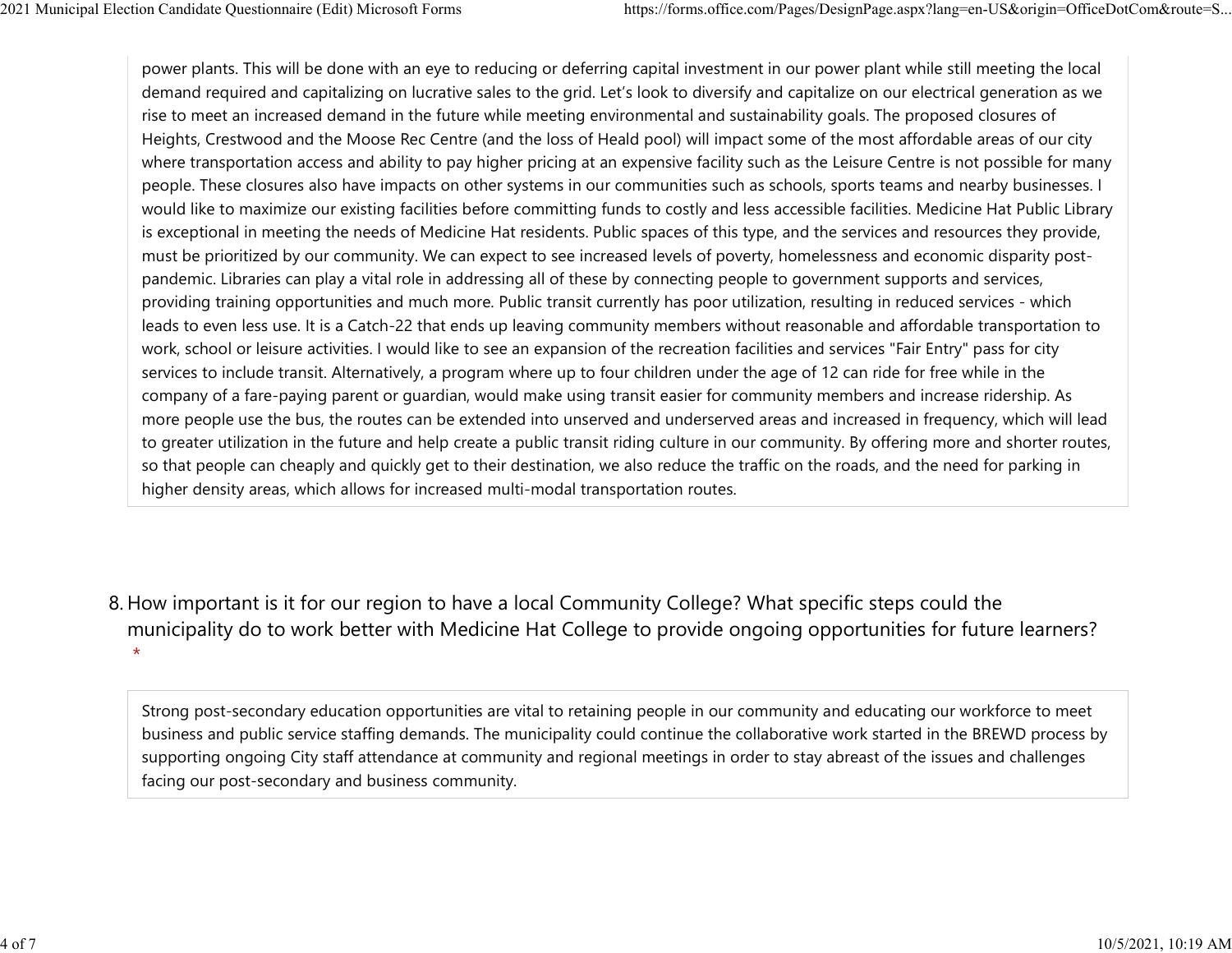$\star$ 

9. How will you attract newcomers to the district and address the needs for a skilled workforce? \* 2021 Municipal Election Candidate Questionnaire (Edit) Microsoft Forms https://forms.office.com/Pages/DesignPage.aspx?lang=en-US&origin=OfficeDotCom&route=S...<br>Q How will you attract newcomers to the district and address t

> The new "Move to Medicine Hat" initiative is an excellent start to attracting skilled and remote workers to our city. Maintaining and highlighting our city's social prosperity will encourage economic prosperity. We can create a community filled with social prosperity by providing recreational opportunities, robust government and public services, and an equitable, diverse, and inclusive culture focused on social development to attract new residents, or entice back friends and family who moved away looking for opportunity in other cities.

10. What is your stance on the importance of mental health & wellness support in our region? What ideas, implementations, and initiatives would you put forward to improve the overall mental health & wellbeing of our community?

Top of mind for many Hatters is the addictions and mental health crisis that we have been experiencing in our community. Unfortunately, the City does not have any jurisdiction over health service delivery, as that is provincial jurisdiction under the Canada Health Act. However, there are several things that can be done by the City in this situation. A. We have previously experienced both family and specialist doctor shortages in the city. The new council can reconvene the Physician Attraction and Retention subcommittee which previously existed to encourage psychiatrists to set up practices in Medicine Hat, increasing the number of mental health professionals in the city to reduce assessment and treatment wait times. B. The City as an organization sets the tone for a community, and with that power and responsibility they can work to reduce the stigma around seeking help and support for mental health and wellness issues, through social marketing, and by normalizing seeking help within their own municipal corporate structure.

11. How will you further diversity and inclusion initiatives in our region, as it relates to each of the pillars in the Chamber's Vote Prosperity Platform: https://www.medicinehatchamber.com/voteprosperity2021/ (https://www.medicinehatchamber.com/voteprosperity2021/)

 $\star$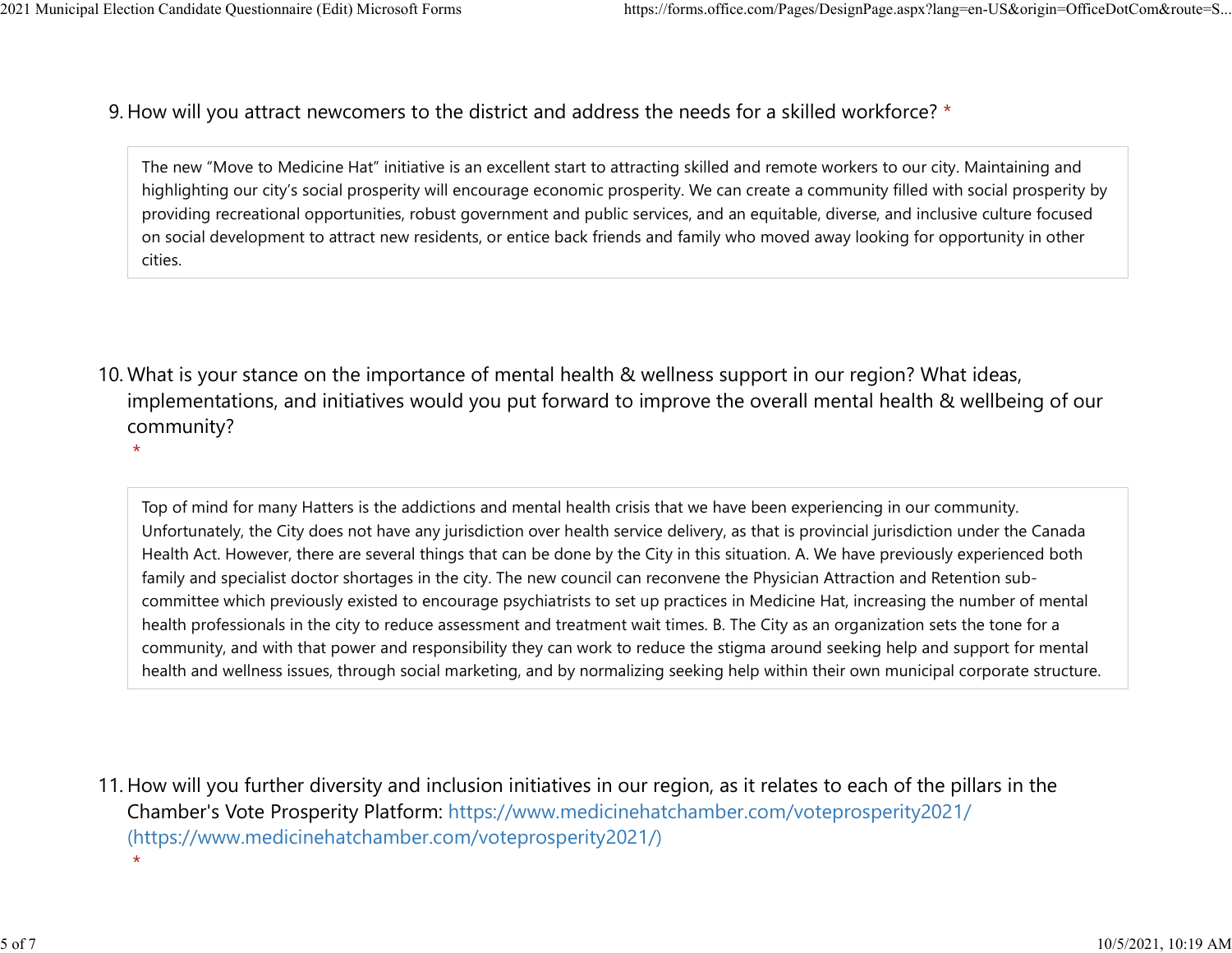Diversity, equity, inclusivity, and accessibility are the defining values of my decision making process. We are stronger as a community when the needs and best interests of everyone are included in decision making. Our culture is changing and we need to recognize that social values determine where people choose to live, work and play. Without incorporating these values into all facets of our planning and execution, we will be left behind by other communities doing the work of recognizing the importance and impacts of integration into policy, business plans, and service provision. 2021 Municipal Election Candidate Questionnaire (Edit) Microsoft Forms https://forms.office.com/Pages/DesignPage.aspx?lang=en-US&origin=OfficeDotCom&route=S...<br>Diversity, equity, inclusivity, and accessibility are the defi

## 12. On a municipal level, how do you intend to address climate change and pollution?

 $\star$ 

While the completion of the berms will prevent future flooding of our city, we need to be planning ahead for the biggest climate issue in our region, drought, as well as extreme weather events. Medicine Hat should be accessing every available resource for climate change mitigation through the Federation of Canadian Municipalities Green Municipal Fund. Additionally, I propose that City Council strike a committee of council members and City staff, in consultation with experts, to develop a Climate Resilience Strategy. This strategy could and should include a municipal energy audit, emergency response to extreme climate events, coordination with provincial and federal organizations and governments to develop a long-term water management strategy, and incorporation of my proposed Strategic/Master Energy Plan, as well as determining funding streams and timelines for the implementation of the plans.

13. What strategies will you use to communicate and engage with the community and remain accountable to the citizens?

 $\star$ 

Communication is a top priority for many residents in this election. In my current position operating a community organization as well as working on boards, I have to allow for easy accessibility and responsiveness. I will respond in a timely fashion to all queries. As a community member, I have often struggled to find City information to support my community work or to help me be an informed citizen. I would like to be able to foster a culture of openness and information sharing from the City in order to give residents every tool they need to enhance our community. Currently there does not seem to be a mechanism by which suggestions can be made to specific city departments, which I think should be implemented in some way. I want to encourage the formation of more neighbourhood associations with the support of city staff, utilizing existing informal Facebook and community groups. Strong